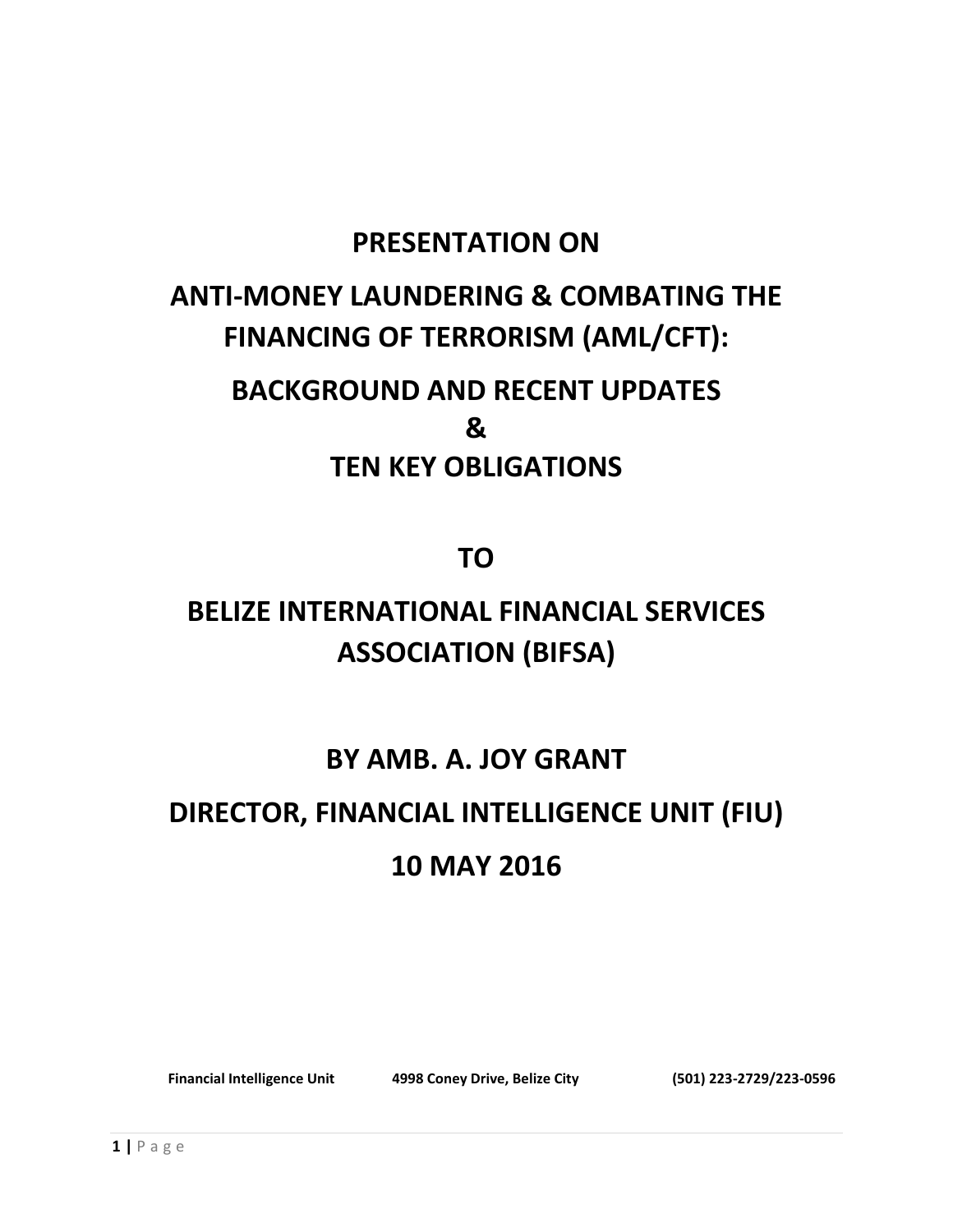It is a pleasure for me to present at your Spring Seminar on the cutting edge issue of Anti-Money Laundering and Combating the Financing of Terrorism (AML/CFT).

I believe that there is need for more effective communication and outreach between the FIU and a cross section of stakeholders as well as the public on an issue that increasingly is the subject of much discussion and debate. In my short tenure, I have come to realise that there is much misunderstanding and many misconceptions about the role of the FIU and our obligations to curb the scourge of money laundering and terrorist financing. I am heartened that associations such as BIFSA are interested and remain engaged in these issues and undoubtedly will partner with the FIU in fostering understanding among its members who on a daily basis are required to implement measures to mitigate the risks of money laundering and terrorist financing.

The FIU has been in the news in recent weeks with headlines detailing arrests at the airport or borders of individuals who violate the ban on large amounts of currency leaving the country or fail to declare currency in excess of the stipulated amount when leaving or entering Belize. While the currency declarations might be the most obvious connection that the general public makes with anti money laundering efforts, and the FIU, the issue of AML/CFT is much wider in perspective.

I will use this presentation to highlight briefly the international context of money laundering to set the stage for measures taken at the domestic level to address this problem.

#### **What is Money Laundering?**

Money Laundering refers to a financial transaction or scheme that aims to conceal the identity, source and destination of illicitly obtained money. By that definition, one can surmise that money laundering has been a part of most societies for decades, but has been difficult to detect because of the covert nature of the business.

As persons involved in the financial sector, you will be among the first to be contacted by a money launderer who is seeking to legitimize his illicit earnings through legitimate institutions such as banks and other financial service providers. You may unwittingly have entertained and assisted many in the past but, with rigorous attention and understanding of your risks and adherence to clearly defined regulations on Customer Due Diligence (CDD), these illicit schemes may be reduced considerably.

Money laundering has become more prominent on the international radar since the late 1980s. It is a global problem and a global approach has been adopted to address it.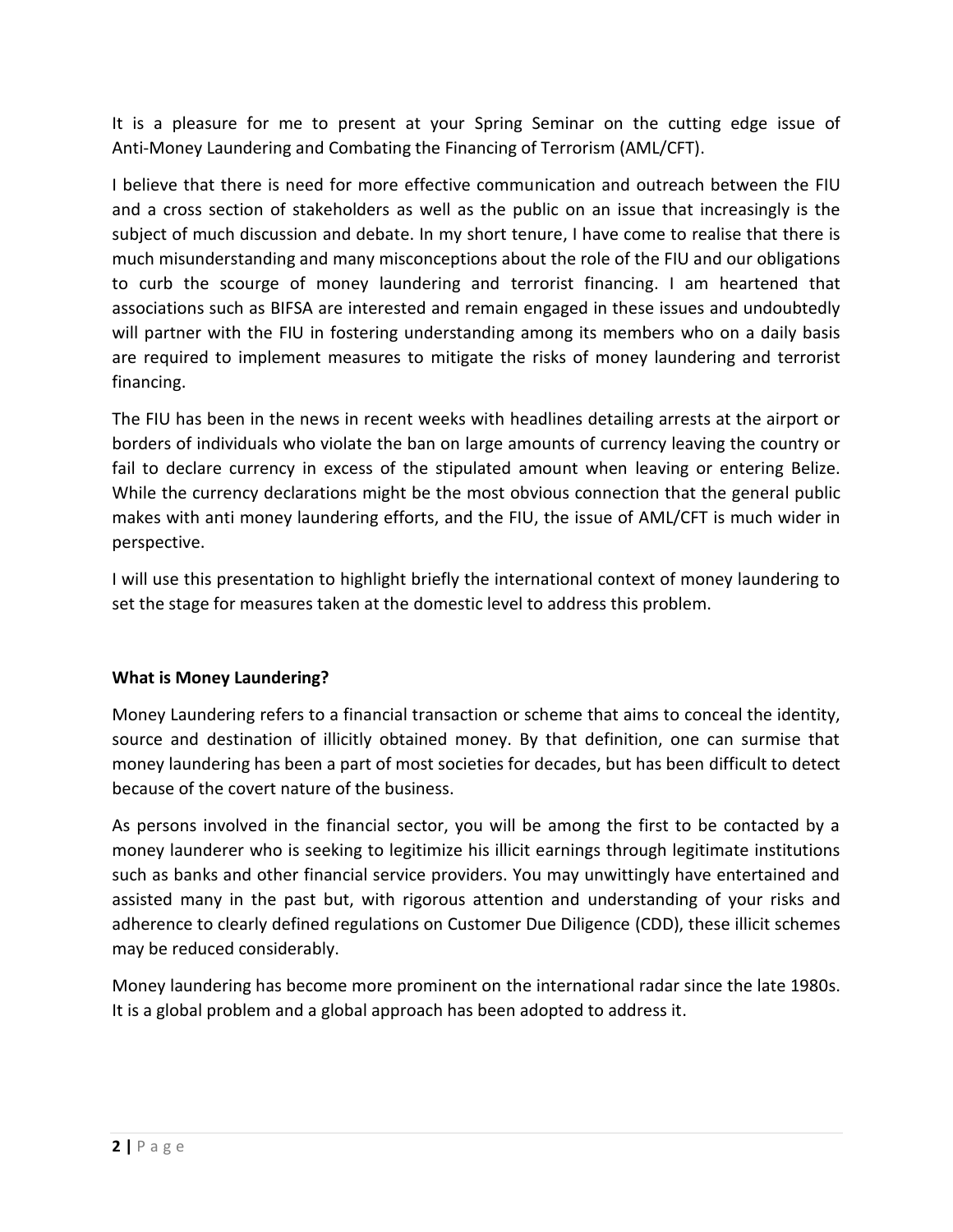#### **The Offence of Money Laundering**

A person commits the offence of Money Laundering if the person knowing or having reasonable grounds to believe that any property in whole or in part, directly or indirectly represents any persons proceeds of crime -

- Converts or transfers that property for the purpose of concealing or disguising the illicit origin of the property or assisting any person who is involved in the commission of the crime to evade the legal consequences of his actions.
- Conceals or disguises the true nature, source, location, disposition, movement rights with respect to or ownership of that property<sup>1</sup>.

#### **International Action: Development of Global Standards**

The 1998 United Nations Convention against the illicit traffic in Narcotic Drugs and Psychotropic substances is the first international legal instrument to define and criminalize money laundering. Subsequently in September 2003 and December 2005 respectively, the UN Convention against Transnational Organised Crime and the UN Convention against Corruption came into force. 2

According to the UN Office on Drug and Crime, "both instruments widen the scope of the money laundering offence by stating that it should not only apply to the proceeds of illicit drug trafficking, but should also cover the proceeds of all serious crimes. Both Conventions urge states to create a comprehensive domestic supervisory and regulatory regime for banks and non bank financial institutions, including natural and legal persons, as well as any entities particularly susceptible to being involved in a money laundering scheme. The Conventions also call for the establishment of Financial Intelligence Units<sup>3</sup>" at local level.

Following the terrorist events of September 2011, the link was made between terrorism, transnational organised crime, the international drug trade and money laundering. UN Security Council Resolution 1373 of September 28, 2001 imposed obligations on Member States to put measures in place for:

- the prevention and suppression of financing terrorist acts;
- the criminalisation of terrorism related activities and the provision of assistance to carry out these acts; and
- the exchange of information and denial of funding and safe haven for terrorists.

<sup>&</sup>lt;sup>1</sup> MLTPA, section 3

<sup>2</sup> UNODC website[: https://www.unodc.org](https://www.unodc.org/)

<sup>3</sup> UN Instruments and Other Relevant International Standards on Money Laundering and Terrorist Financing: *The United Nations Conventions and Resolutions*. https://www.unodc.org/unodc/en/money-laundering/Instruments-Standards.html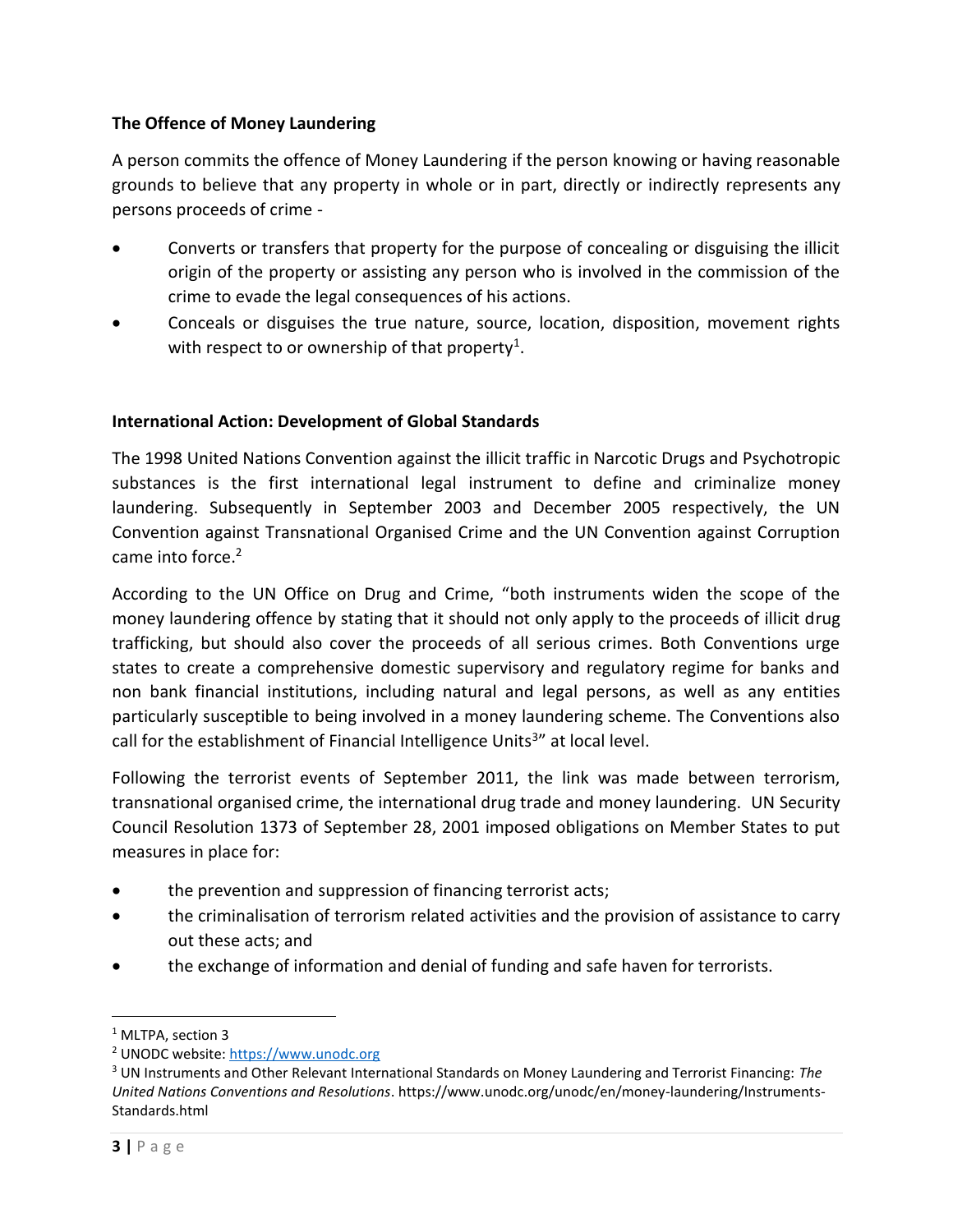Subsequent UN Security Council Resolutions<sup>4</sup> called for more stringent measures to address terrorist financing.

It is long recognised that as an individual country, one cannot fight money laundering and terrorist financing alone. Rather, it requires international cooperation with focused strategies aimed at attacking the economic power of criminal or terrorist organisations and individuals, to weaken them by preventing them from benefitting from or making use of, illicit proceeds.

Belize, as a member of the international community, has no choice but to adhere to the dictates of the international agenda in this regard. Lack of compliance with UN Security Council Resolutions will undoubtedly ruin the country's international standing, could lead to harsh international sanctions such as blacklisting, and negatively affect the country's ability to attract donor funding so essential to our national development.

#### **Financial Action Task Force (FATF)**

In addition to the UN, another key international player on the anti-money laundering platform is the Financial Action Task Force (FATF). In response to mounting concern over money laundering, the FATF was established by the G-7 Summit held in Paris in 1989<sup>5</sup>. Recognising the threat posed to the banking system and to financial institutions, the G-7 Heads of State and President of the European Commission convened the Task Force from the G-7 member States, the European Commission and eight other countries. Currently, FATF comprises of 35 member countries and two regional organisations<sup>6</sup>. Nine FATF-Style Regional Bodies (FSRBs)<sup>7</sup> are Associate Members of FATF.

The objectives of the FATF are to set standards and promote effective implementation of legal, regulatory and operational measures for combating money laundering, terrorist financing and other related threats to the integrity of the international financial system<sup>8</sup>. In 1990, after studying money laundering trends and techniques, FATF issued a set of 40 Recommendations intended to provide a comprehensive plan of action needed to fight against money laundering. These included recommendations for improving national legal systems, intensifying domestic and international cooperation and enhancing the role of the financial sector in the fight against money laundering.

 $\overline{a}$ 

<sup>4</sup> UN Security Council Resolution 1267 (1999), 1373 (2001) 1540 (2004) 1566 (2004) and 1624 (2005) all call on Member States to take specific steps to combat terrorism

<sup>5</sup> [http://www.fatf-gafi.org/about/historyof the fatf/](http://www.fatf-gafi.org/about/historyof%20the%20fatf/)

<sup>6</sup> <http://www.fatf-gafi.org/about/membersandobservers/>

<sup>7</sup> ) **The Caribbean Financial Action Task Force (CFATF), of which Belize is a member, is an example of an FSRB**

<sup>8</sup> <http://www.fatf-gafi.org/about/whatwedo/>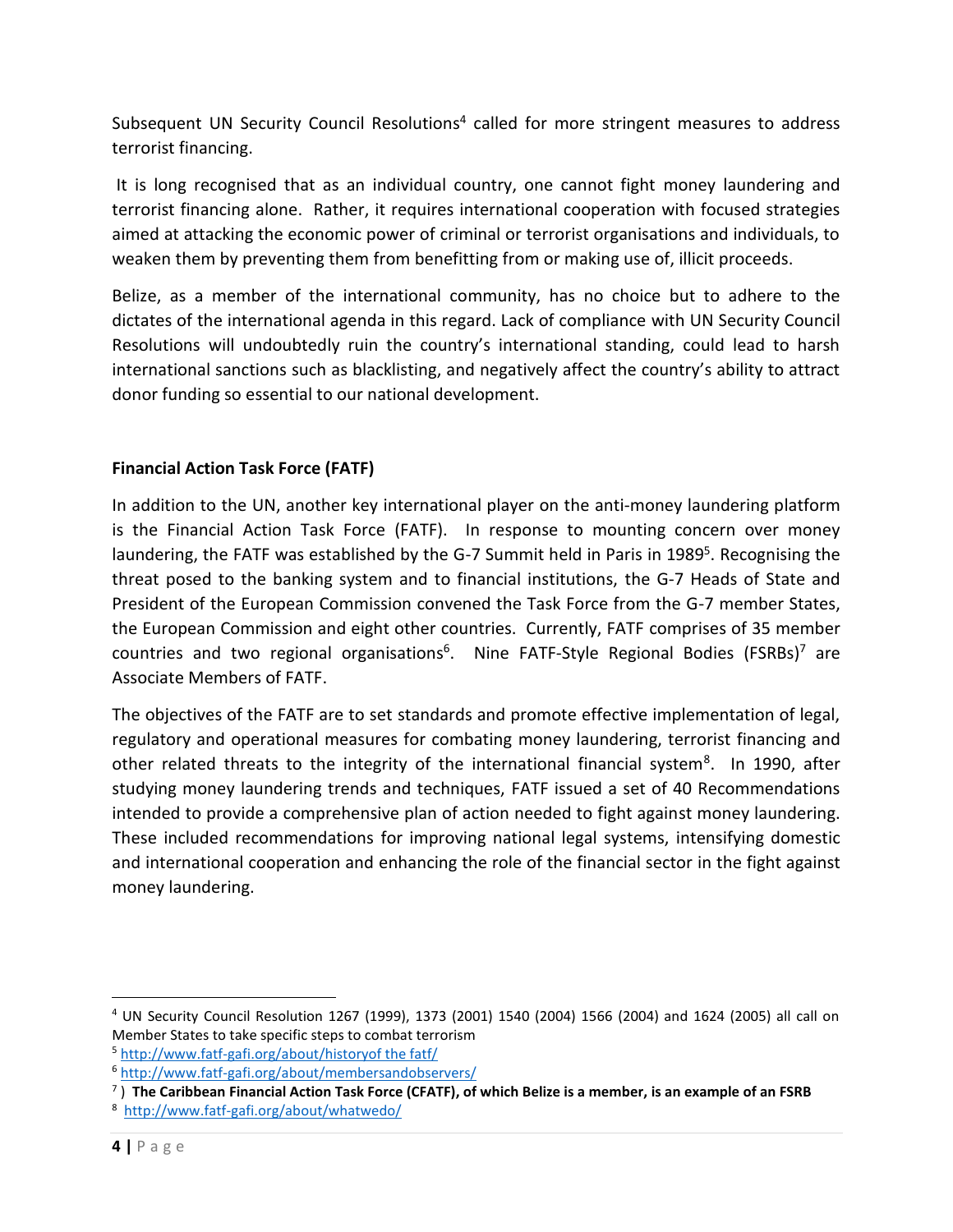In 2001, Nine Special Recommendations<sup>9</sup> were added to address the emerging threat of terrorist financing<sup>10</sup> underscoring the intrinsic link between the proceeds of, and funding for, terrorist activities with money laundering.

In 2012, after a thorough review and extensive consultation, the FATF published the revised FATF Recommendations, now referred to as "The FATF Standards". The FATF Standards are universally recognised as the international standard for AML/CFT.<sup>11</sup>

#### **Caribbean Financial Action Task Force (CFATF)**

At the regional level, the Caribbean Financial Action Task Force (CFATF) was created in the 1990s. It is an organisation of 27 states and territories of the Caribbean Basin<sup>12</sup> that have agreed to implement common anti-money laundering measures in accordance with the FATF Recommendations and other relevant international instruments.<sup>13</sup> As noted previously, Belize is a member of the CFATF. The main objective of CFATF is to achieve among its members, effective implementation of, and compliance with, the FATF Standards. Its primary tool for achieving that objective is the mutual evaluation review process.

#### **Mutual Evaluation Review Process**

The Mutual Evaluation Review Process is a peer review mechanism aimed at ensuring that CFATF members comply with the FATF Standards. This mechanism ensures that there is an objective and robust assessment by a team of AML/CFT experts from the Region. The multinational team assesses compliance through a stringent country evaluation.

 $\overline{a}$ 

<sup>9</sup> Complete list of the most recent FATF Recommendations available at [http://www.fatf](http://www.fatf-gafi.org/publications/fatfrecommendations/documents/fatf-recommendations.html)[gafi.org/publications/fatfrecommendations/documents/fatf-recommendations.html](http://www.fatf-gafi.org/publications/fatfrecommendations/documents/fatf-recommendations.html)

<sup>&</sup>lt;sup>10</sup> Terrorist Financing is an integral part of the FATF recommendations. See Recommendation 5 (Criminalisation of Terrorist Financing) Recommendation 6, (Targeted financial sanctions related to terrorism and terrorism financing), Recommendation 7 (Implementation of targeted financial sanctions as called for by the United Nations Security Council and Recommendation 8 (Measures to prevent misuse of Non Profit Organisations)

<sup>&</sup>lt;sup>11</sup> The FATF Standards comprise of the Recommendations and their Interpretive Notes, together with the applicable definitions in the Glossary.

<sup>&</sup>lt;sup>12</sup> <https://www.cfatf-gafic.org/index.php/home/cfatf-overview>

<sup>&</sup>lt;sup>13</sup> Members agree to adopt and implement the 1988 UN Convention against Illicit Traffic in Narcotic Drugs and Psychotropic substances, the 2001 UN Convention against Transnational Organized Crime, and the 2005 UN Convention Against Corruption (known, respectively, as the Vienna Convention, Palermo Convention and Merida Convention).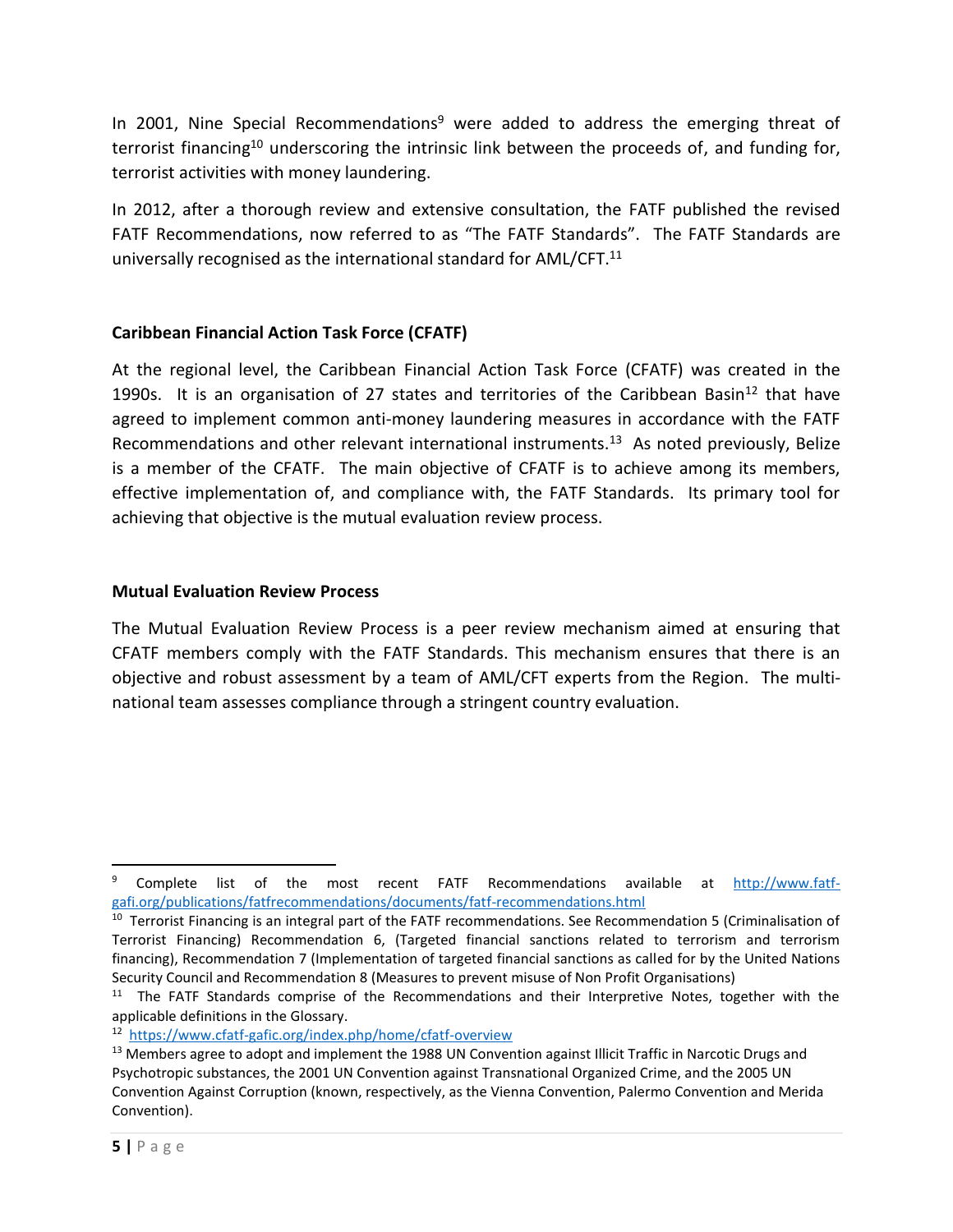At the end of the assessment process, the team's findings are compiled into a report, called a Mutual Evaluation Report. That report is then provided to the assessed country for comment and a revised draft is circulated to the other CFATF member countries for comment. The final draft is then presented by the Assessment Team and assessed country to the CFATF Plenary for discussion and approval by all members. The report as adopted by Plenary is then published.<sup>14</sup>

Two critical parts of the Mutual Evaluation Report are the identification of deficiencies in a country's AML/CFT regime and assessor recommendations for remedial action. If a country is deemed to have significant deficiencies in its AML/CFT regime, it is firmly directed to expedite the pace of national efforts to rectify the shortcomings and may be referred to the International Cooperation Review Group (ICRG) for assistance in this regard.

You may have been aware that, in 2011, Belize was rated partially compliant or non-compliant with fourteen (14) of the FATF Key and Core Recommendations; Recommendations which are considered essential to an AML/CFT regime. Belize was referred to the ICRG and an action plan was developed. At the 2012 CFATF Plenary, Belize was placed on an enhanced follow up process because of the slow pace at which the AML/CFT deficiencies were being addressed.

In 2013, Belize again reported on the actions taken in an effort to implement the assessor recommendations. At that point, CFATF issued a negative Public Statement identifying Belize as having strategic deficiencies in its AML/CFT regime and for not moving expeditiously to rectify them.

A portion of the CFATF statement read as follows<sup>15</sup>:

**Belize has taken steps towards improving its AML/CFT compliance regime including improvements in criminalization of money laundering, strengthening its customer due diligence requirements and the requirements of freezing terrorist assets. However the CFATF has determined that Belize has failed to make sufficient progress in addressing its significant strategic AML/CFT deficiencies including certain legislative reforms.**

The next step would have been for CFATF to call on its member countries to impose counter measures against Belize to protect their financial systems from the risk presented by Belize. In essence, the country was on the verge of being blacklisted.

Belize also faced the possibility of being referred to the FATF's International Cooperation Review Group to face further sanctions.

<sup>&</sup>lt;sup>14</sup> [https://www.cfatf-gafic.org/index.php/documents/cfatf-resources/6693-procedures-for-the-fatf-fourth-round](https://www.cfatf-gafic.org/index.php/documents/cfatf-resources/6693-procedures-for-the-fatf-fourth-round-of-aml-cft-mutual-evaluations-1)[of-aml-cft-mutual-evaluations-1](https://www.cfatf-gafic.org/index.php/documents/cfatf-resources/6693-procedures-for-the-fatf-fourth-round-of-aml-cft-mutual-evaluations-1)

<sup>&</sup>lt;sup>15</sup> CFATF Public Statement FATF Publications and documentation [www.cfatf-gafic.org/index.php/member](http://www.cfatf-gafic.org/index.php/member-countries/a-d/)[countries/a-d/](http://www.cfatf-gafic.org/index.php/member-countries/a-d/) Belize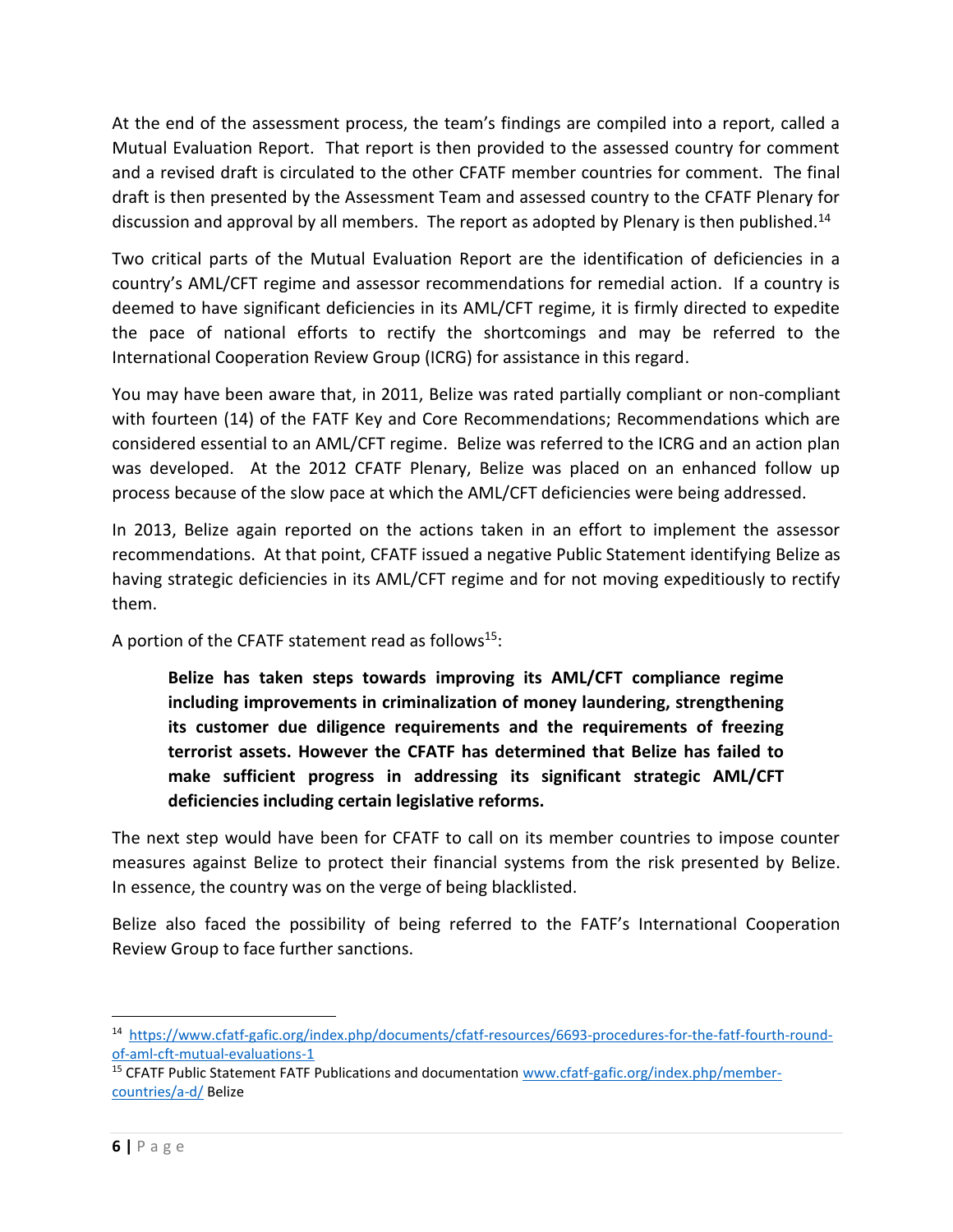Belize, in response to the Public Statement, redoubled its efforts and, in 2014, passed numerous pieces of legislation. Legislative measures included comprehensive amendments to the Money Laundering and Terrorism (Prevention) Act (MLTPA). These amendments included:

- Strengthening customer due diligence, record keeping, compliance and reporting obligations for financial institutions and Designated Non Financial Businesses and Professions (DNFBPs);
- Enhancing compliance with CFT obligations, particularly freezing and confiscating terrorists assets, expedited implementation of targeted financial sanctions by the UN Security Council; clarifying listing and delisting procedures and including Non Profit Organisations (NPOs) in the AML/CFT supervisory regime;
- Establishing the National Anti-Money Laundering Committee (NAMLAC) as a statutory body; and
- Extension of AML/CFT framework to Designated Non-financial Businesses and Professions.

In response to these positive developments in Belize, the CFATF issued a Statement, indicating that Belize no longer posed a risk to the international financial system. In May 2015, the CFATF determined that Belize successfully qualified to exit both the ICRG review and the CFATF follow up processes. In October 2015, it was further determined that Belize should be removed from the pool of countries awaiting review by the FATF ICRG.

Despite this positive development, it does not mean that we should rest on our laurels or be lulled into complacency. There will need to be ongoing measures taken by all our stakeholders, including the financial sector, to ensure that Belize remains FATF compliant. Belize must now prepare to undergo the Fourth Round of Mutual Evaluations.

#### **Fourth Round of Mutual Evaluations**

The Fourth Round Evaluations will focus on effective implementation of the country's AML/CFT regime and whether certain specified outcomes are being achieved. It will no longer be sufficient to comply "on paper". The public and private sector will both have to demonstrate compliance in actual practice. Although Belize is not scheduled to undergo evaluation for some time, preparation must begin now.

At this stage, it is critical that Belize fulfils its obligation under FATF Recommendation 1 in executing a National Risk Assessment. The National Risk Assessment is crucial for a country to identify, assess and understand the threats, vulnerabilities, and impact that money laundering and terrorist financing present in that country. This is distinguished from the usual risk assessment conducted by financial institutions in the course of their routine business processes.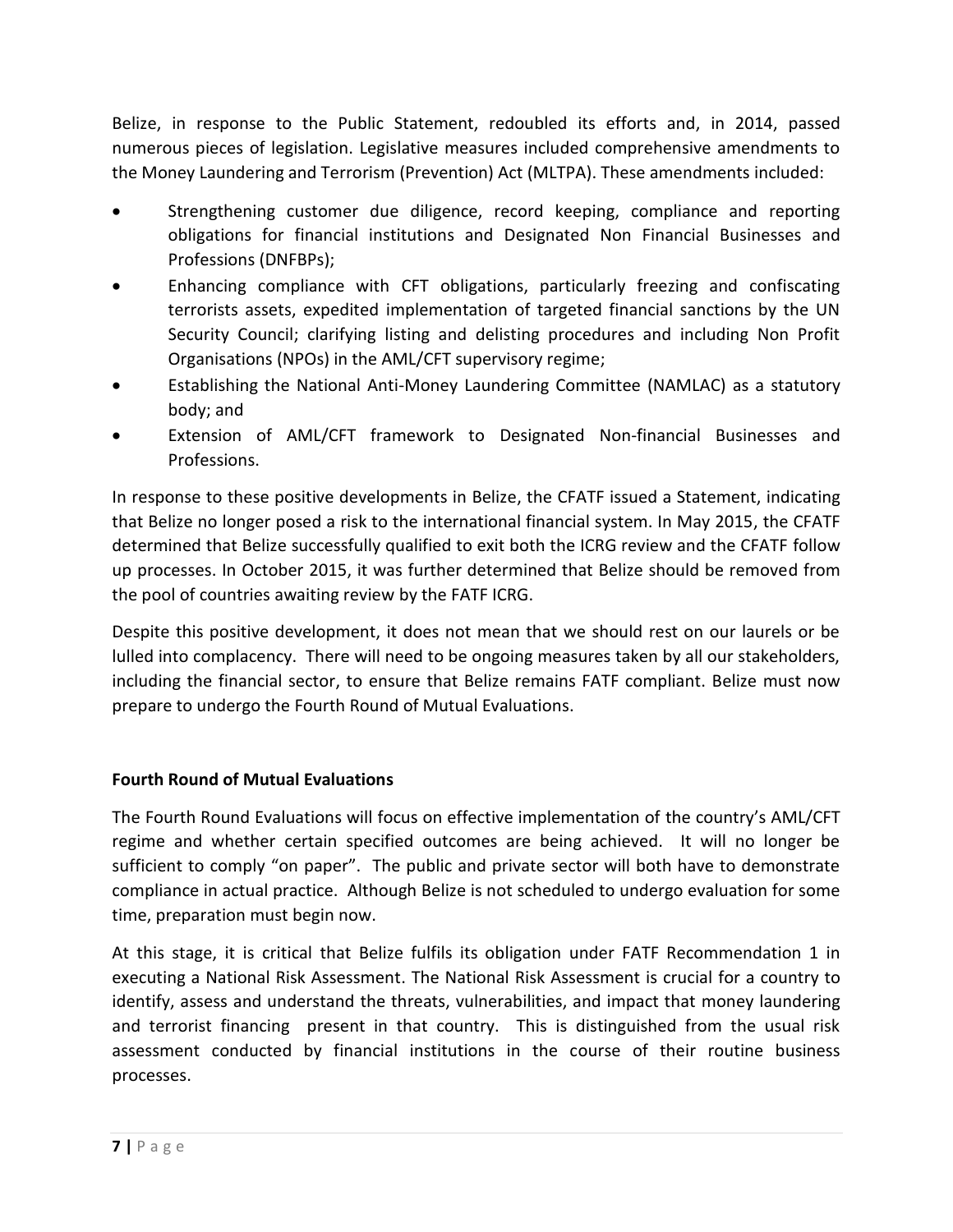The National Anti-Money Laundering Committee will commence this exercise for Belize this year.

#### **Domestic Action: Belize's Implementation of International Standards**

#### **Money Laundering and Terrorism (Prevention) Act, 2008**

The Money Laundering and Terrorism (Prevention) Act, 2008 (MLTPA), which came into force in January 2009, established provisions for the investigation and prosecution of money laundering, terrorism, terrorist financing and other related crimes. The MLTPA sought to implement the 2001 FATF 40 plus 9 Recommendations. The Act defines the offences of money laundering<sup>16</sup>, terrorism<sup>17</sup> and terrorist financing<sup>18</sup> and the penalties involved for each<sup>19</sup>. It also outlines some of the powers of the FIU as they specifically relate to the AML/CFT regime<sup>20</sup> and establishes the role and sanctioning powers of AML/CFT supervisory authorities<sup>21</sup>. Other provisions include:

- Investigative powers, including power to search and seize;
- Procedures for the freezing and forfeiture of criminal proceeds and terrorist property;
- Requirements for relevant entities to take preventive measures to help combat money laundering and terrorist financing;
- Penalties for violations of the Act; and
- Establishment of the Confiscated and Forfeited Assets Fund.

Since 2009, there have been several amendments to the Act, all aimed at bringing the law into compliance with FATF Recommendations. As stated previously, comprehensive amendments were made to the MLTPA in 2014. The Act was more recently amended in April 2016, to further strengthen compliance with FATF standards, implement UN Security Council Resolutions 2178 and 2253 in response to growing global terrorist threats and to streamline the currency declaration process.

<sup>18</sup> MLTPA, sections 68 and 69

 $\overline{a}$ 

<sup>&</sup>lt;sup>16</sup> MLTPA, section 3

<sup>&</sup>lt;sup>17</sup> MLTPA, section 5

<sup>&</sup>lt;sup>19</sup> MLTPA, sections 4 and 5, respectively

<sup>&</sup>lt;sup>20</sup> MLTPA, section 11

 $21$  MLTPA, sections 21, 22 and Schedules 3 and 5.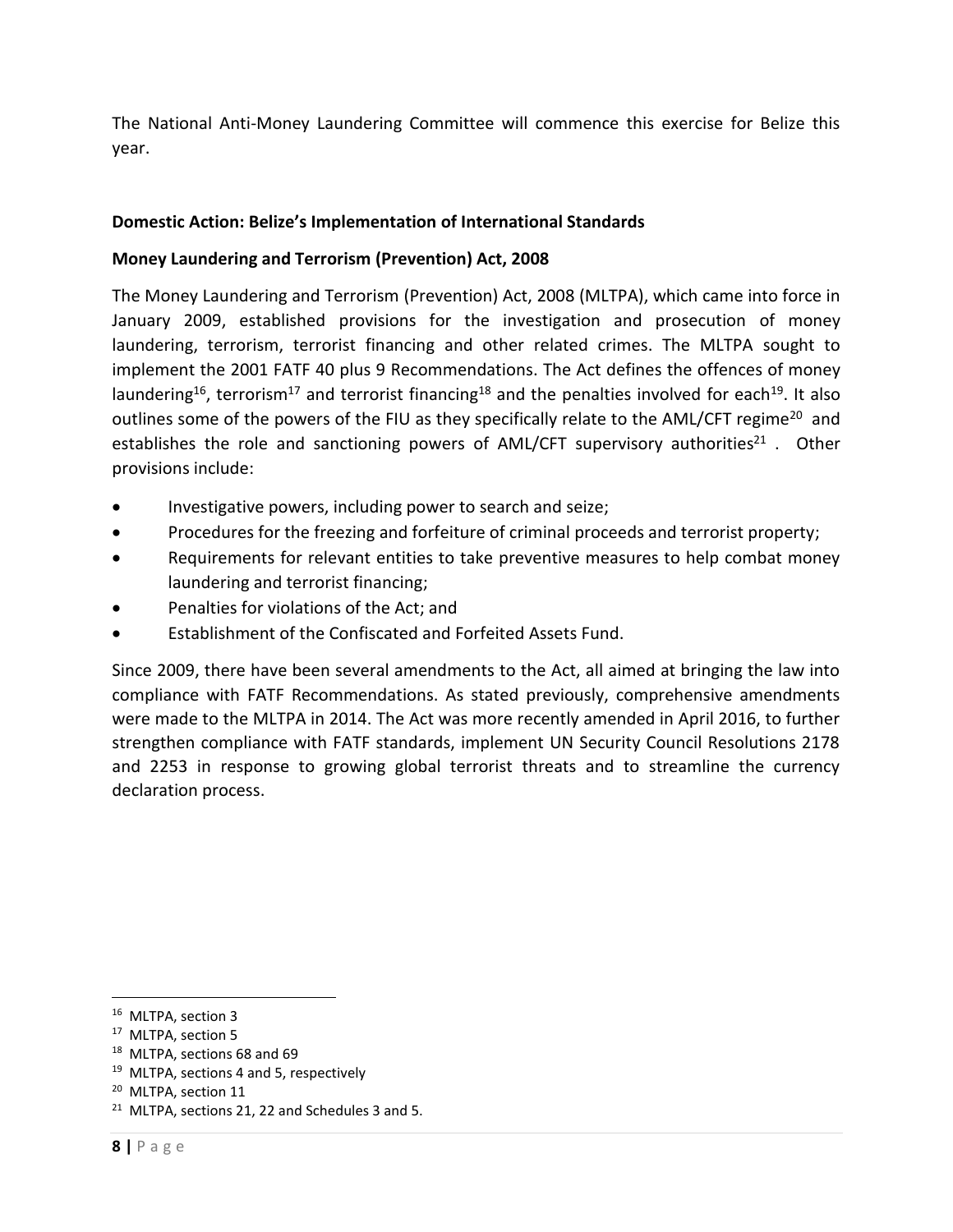#### **MLTPA as amended in 2016: Main Changes**

These are the more critical components of the amendments:

- Clarify the conduct that is prohibited in the context of terrorism and terrorist financing, including funding individual terrorists or terrorist organisations, and provides expanded definitions on terrorism to include planning and preparation, recruitment, training and travel related to carrying out terrorist activities.
- Define "cash" to include stored value instruments such as prepaid cards.
- Rules for cash declarations for persons travelling to and from Belize are changed. The threshold for making a cash declaration is now raised from BZD\$10,000 to BZD\$20,000. Cash declarations are now reconciled with Customs declarations in line with the recently enacted Customs Regulation (Amendment) Act, No. 6 of 2016, and the Memorandum of Understanding signed in February 2016 between the FIU and the Customs Department. This means cash declarations should be made to Customs Officers at your point of departure from or arrival into Belize. It is no longer necessary to come to the FIU to make a cash declaration.
- The ban on leaving Belize with more than BZD\$20,000 in cash is now repealed. Persons who wish to take currency out of, or bring currency into Belize, must comply with the Exchange Control Act and Regulations.
- With regard to reporting entities, Sections 16 and 17 of the Act have been amended to remove the BZD\$6,000 threshold requirement for recordkeeping applicable to casinos. It also requires casinos to report all transactions of BZD\$6,000 or more. There is further clarity on the authority of the Financial Intelligence Unit to require information from any person to clarify or amplify information disclosed in a Suspicious Transaction Report (STR).
- Section 15(6A) of the Act discontinues the requirement to terminate a business relationship for failure to renew identification information. It now requires reporting entities to terminate a business relationship only when they are unable to undertake ongoing monitoring of the business relationship. This brings the Act in line with the FATF Standards.

#### **National Stakeholders involved in the AML/CFT Process**

I think it important at this juncture to clarify the role of the different stakeholders involved in the AML/CFT process so as to dispel the confusion that often arises about who does what. Key players include not only the FIU, but Customs, Police, Central Bank, the International Financial Services Commission (IFSC) and others.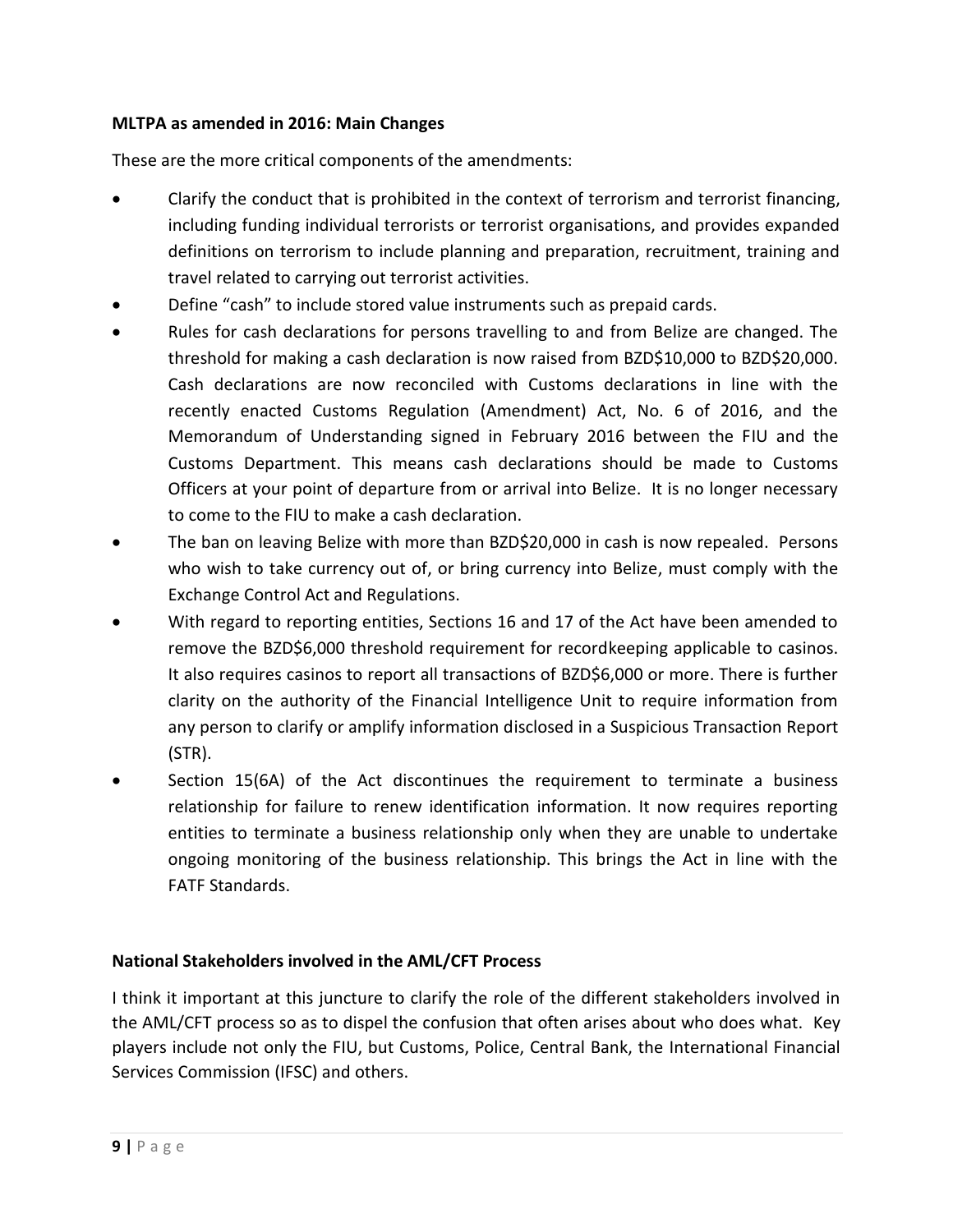#### **Financial Intelligence Unit**

The Belize FIU was established in 2002 in response to international attention to financial crimes and the need to implement domestic measures to deal with money laundering. The FIU Act<sup>22</sup> established the Unit as a statutory body with full operational independence. The FIU's main tasks include:

- a) Investigating and prosecuting financial crimes;
- b) Performing functions of a Supervisory Authority under the MLTPA;
- c) Ensuring coordination and cooperation between law enforcement agencies, Government Departments, regulatory authorities, private institutions and members of relevant professions in evolving methods and policies to prevent and suppress financial crimes;
- d) Taking measures as may be necessary to counteract financial crimes;
- e) Sharing information and cooperating with foreign Financial Intelligence Units in the fight against financial crimes; and
- f) Informing and educating the public and financial and business entities of their obligations under measures that have been or might have been taken to detect, prevent and deter the commission of financial crimes<sup>23</sup>.

#### **The Role of other Stakeholders in AML/CFT Regime**

Although the FIU is central to the national AML/CFT regime, it cannot implement the necessary measures on its own. The AML/CFT agenda is wide in its scope and reach and involves a cross section of stakeholders all of which have separate yet interconnected mandates. As such, a collaborative approach is necessary to implement that agenda. In accordance with the FATF Recommendations, countries are required to put in place effective mechanisms which enable cooperation and coordination among law enforcement and other relevant authorities at both the policy making and operational levels.

At the policy level, key players are brought together by their membership in the National Anti-Money Laundering Committee. Members of NAMLAC are stipulated in the MLTPA and include:

- Director of the FIU
- **•** Solicitor General
- Director of Public Prosecutions
- Financial Secretary
- Governor of the Central Bank of Belize
- Comptroller of Customs

<sup>22</sup> Financial Intelligence Unit Act, No. 35 of 2002 <sup>23</sup> FIU Act, section 7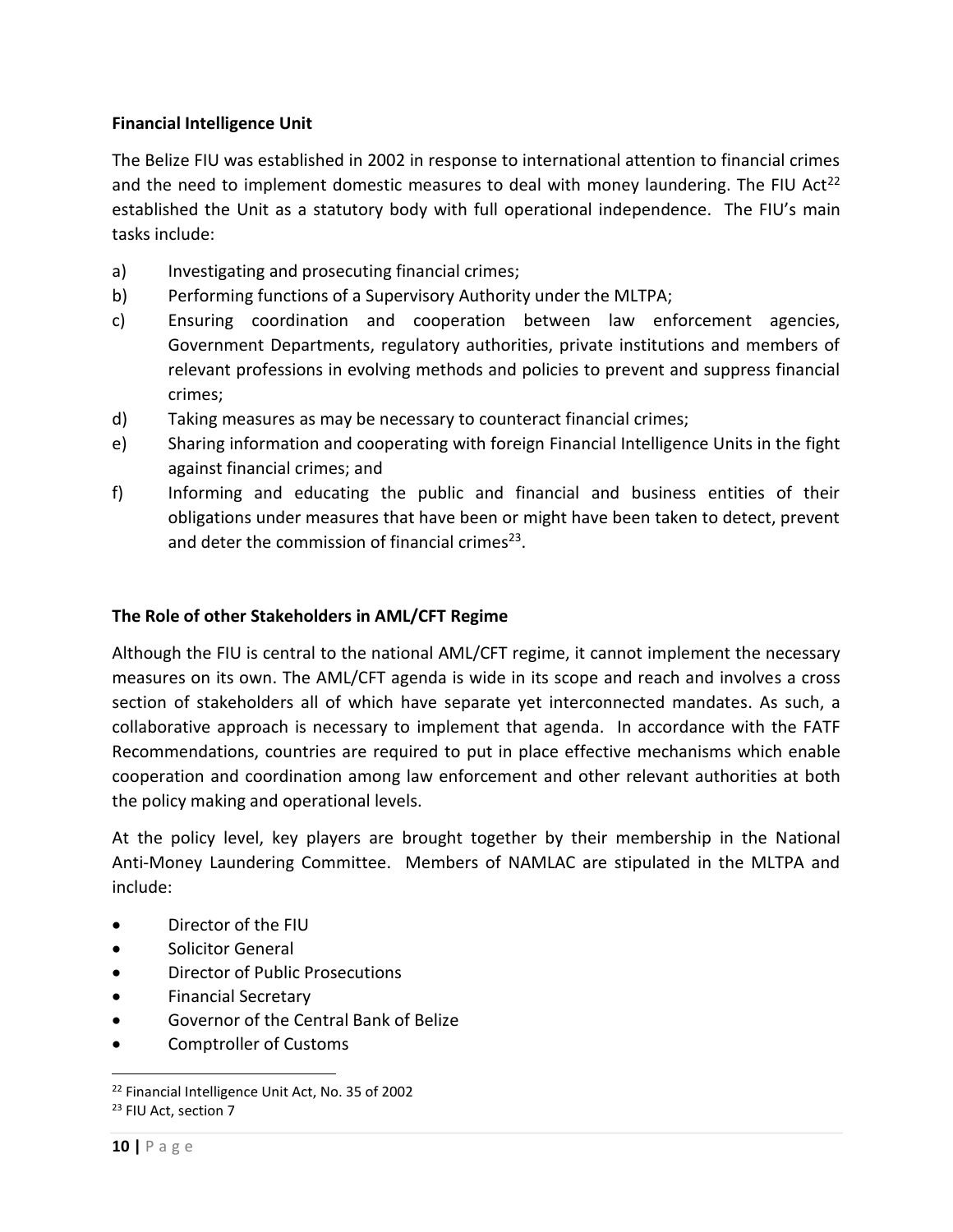- Supervisor of Insurance and Private Pensions
- Chief Executive Officer of the Ministry responsible for the Police
- Commissioner of Police
- Director of Immigration
- $\bullet$  Such other persons as the Minister may from time to time appoint<sup>24</sup>

The NAMLAC meets on a quarterly basis to perform its functions of fostering coordination and advising the Prime Minister on matters related to AML/CFT.

At the operational level, each stakeholder performs different roles under the MLTPA. However, for the sake of brevity, they can be place in two categories; law enforcement and supervisory authorities.

#### **Law Enforcement**

Law enforcement authorities are integral to the AML/CFT regime. These authorities include the Belize Police Department, Belize Customs and Excise and the Immigration Departments. Each agency is governed by its own legislation<sup>25</sup> and has its own role to play in the overall AML/CFT regime. For example, Police are the lead agency in the detection and investigation of crimes that may prove to be predicate offences to money laundering. Any acquisitive crime, or crime that generates proceeds, can be a predicate offence to money laundering. As such, crimes over which the Police have investigative powers are inextricably linked to the crime of money laundering. Because of this, the police play an essential role in assisting the FIU in carrying out its investigative and prosecutorial functions in relation to money laundering offences.

Customs has main responsibility for, not just collection of duties, but also law enforcement at the nation's borders. Because of its strategic presence, Customs plays an essential role in anti-money laundering efforts through the detection of illegal cross border currency transactions and trade-based money laundering. Plus, as noted previously, Customs is now the lead agency for collection of currency declarations. The information collected in these declarations, is immediately transmitted to the FIU for analysis and, when warranted, investigation.

The Immigration Department is crucial to Belize's ability to implement travel bans mandated by the UN Security Council. It is also involved in providing international cooperation in tracking movements of known and suspected criminals into and out of Belize.

<sup>&</sup>lt;sup>24</sup> MLTPA, section 77B

<sup>&</sup>lt;sup>25</sup> Customs Act, Cap. 49; Police Act; Cap. 138; Immigration Act, Cap. 156; Revised Statutes of Belize, 2011 Edition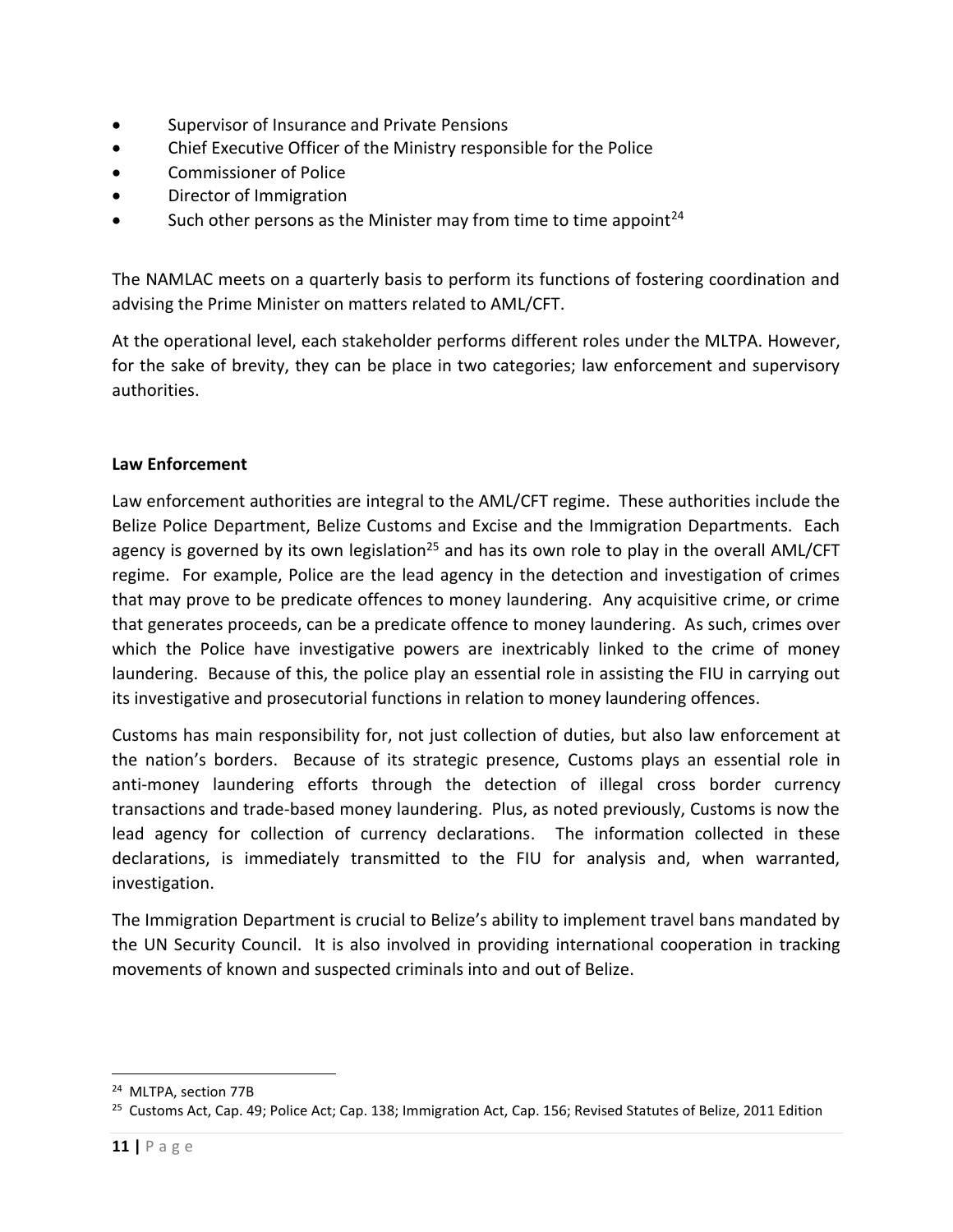#### **Supervisory Authorities**

The Third Schedule of the MLTPA identifies several agencies as AML/CFT supervisory authorities. These include the Central Bank, the FIU, the Supervisor of Insurance and Private Pensions, the Ministry of Finance and, most importantly to you, the IFSC. As is the case with law enforcement, each of these supervisory authorities is governed by its own legislation<sup>26</sup>. In addition to licensing and prudential regulation, supervisory authorities are charged with monitoring reporting entities' compliance with their AML/CFT obligations as set out in the MLTPA and its subsidiary legislation and guidelines.

Supervisory Authorities may conduct their monitoring from offsite, or they may engage in onsite compliance visits. They are given specific powers to enter and inspect a place of business and to require production of information. When a reporting entity is deficient in meeting its AML/CFT obligations, supervisory authorities are empowered to, among other things, issue directions for remedial action and impose sanctions<sup>27</sup>.

#### **AML/CFT Guidelines and obligations for Financial Sector**

As a final note, I will now briefly outline ten of the most important of your AML/CFT obligations as set out in the MLTPA and subsidiary legislation. This is, of course, a highly simplified list. For example, within item 2 ("Institute Policies and Procedures") many issues need to be covered. However, the following list is designed to assist you to focus on the first priorities which reporting entities should ensure are in place as a matter of urgency, if they are not yet wholly embedded.

- 1. Conduct a Business Risk Assessment: Assess the money laundering/terrorist financing risks inherent to your business products or services, and apply a risk based approach to AML/CFT compliance. All reporting entities should clearly understand the money laundering and terrorist financing risks for their business and should use that understanding to allocate compliance resources more effectively and mitigate the risks.
- 2. Institute Policies and Procedures: These should be specific to your business and the risks inherent in your business. Policies and procedures should also be subject to independent review and audit for effectiveness on a regular basis and updated as needed.
- 3. Conduct Customer Due Diligence: By now, you are all familiar with the rules regarding CDD. However, by understanding your risks, you can identify instances where simplified due diligence is acceptable or where enhanced due diligence is required.
- 4. Establish Source of Funds and Source of Wealth: Where did the money come from?

 $\overline{\phantom{a}}$ 

<sup>&</sup>lt;sup>26</sup> Central Bank Act, Cap. 262; FIU Act, Cap. 138.02; Insurance Act; Cap. 251; International Insurance Act, Cap. 269; International Financial Services Commission Act, Cap. 272; Revised Statutes of Belize, 2011 Edition <sup>27</sup> MLTPA, sections 21 and 22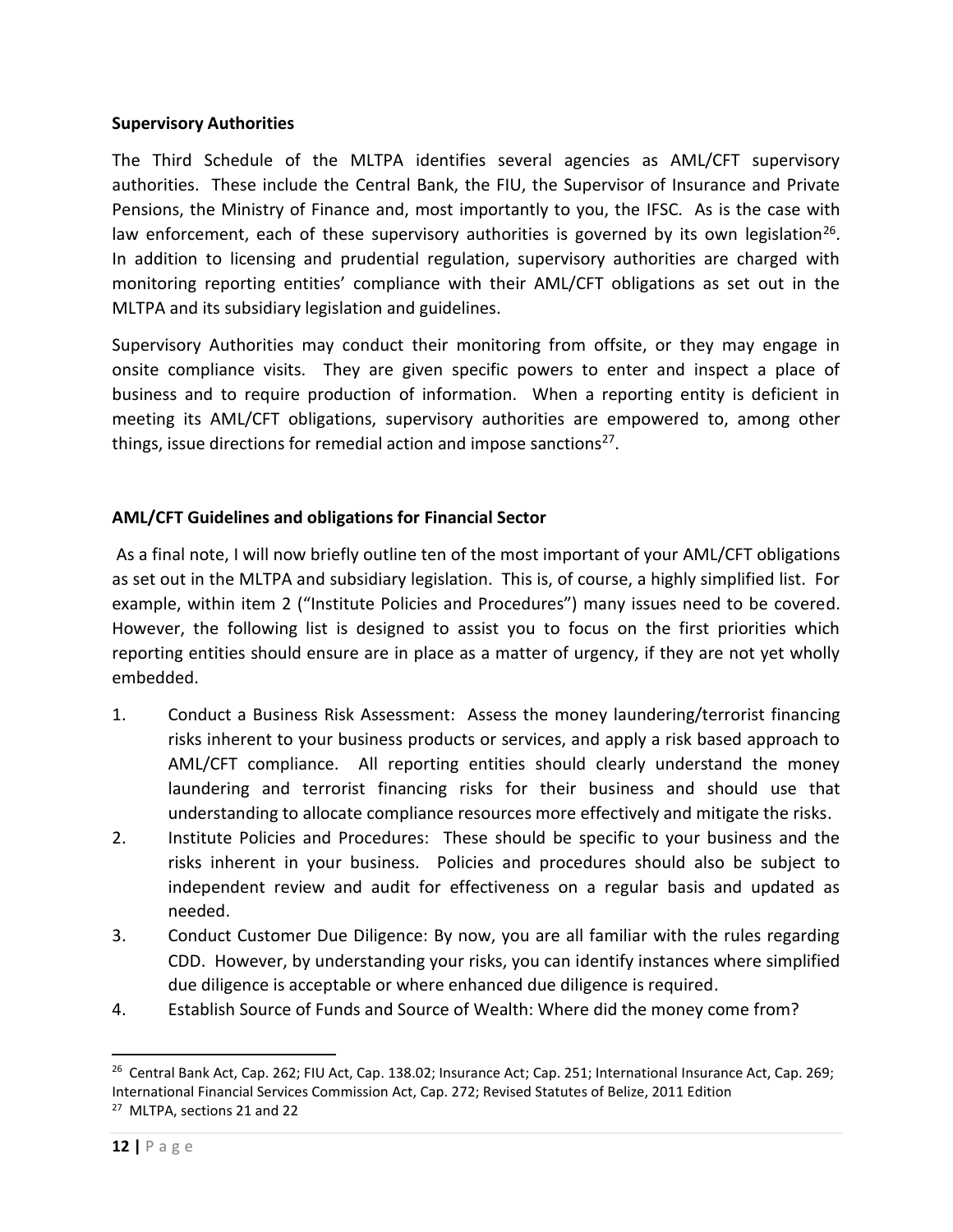- 5. Establish and understand the commercial rationale for the structure (remembering tax advice): Lack of logical rationale or discernible business purpose behind a complex structure is a red flag indicator of a potential money laundering or terrorist financing scheme.
- 6. Risk rate your clients (remembering Politically Exposed Persons (PEPs) and country risk): Politically Exposed Persons, especially foreign PEPs, and clients from countries with weak AML/CFT controls may pose a higher risk and require enhanced due diligence or monitoring. Remember the 2014 amendments to the MLTPA and amended definition of PEP.
- 7. Appoint an MLCO: This is the person responsible for oversight of your AML/CFT compliance regime. Ensure they have the knowledge and authority to perform this function.
- 8. Train your staff (Board to Receptionist): Training is required by law. In addition to sessions like this one, resources are available online.
- 9. Monitor Transactions and Review files: The MLTPA requires ongoing monitoring of all business relations and enhanced monitoring in cases of higher risk.
- 10. Make Suspicious Transaction Reports: When a client or a transaction seems "off", or if business is refused because of suspected money laundering or terrorist financing risk, make an STR.

#### **Conclusion and way Forward**

I would hope that this presentation may have provoked thought and provided further clarity on the origins of, and players in, Belize's AML/CFT regime and the obligations of service providers such as yourselves. Although the burden may seem onerous, it is a necessary burden if Belize wants to maintain itself in the international financial system.

Going forward, we at the FIU realise that there is need to tighten several loop holes and gaps that may exist in the implementation of the AML/CFT regime. Both public and private sector need to do their part to ensure that Belize is ready for its Fourth Round Mutual Evaluations.

However, it is important to bear in mind that it is not our intention to impede the flow of legitimate business. By understanding your risks and taking steps to mitigate that risk, legitimate commerce may move more freely.

It is my hope also that this session is the first of what will be a comprehensive education program aimed at professionals in the financial sector. The issue of AML/CFT is one that is continuously being revised to be current with the changing facade of illegal activities.

Belize has to take all reasonable steps to demonstrate to the international community that it is determined and being proactive in preventing the proceeds of crime from being laundered through its financial system. Thank you.